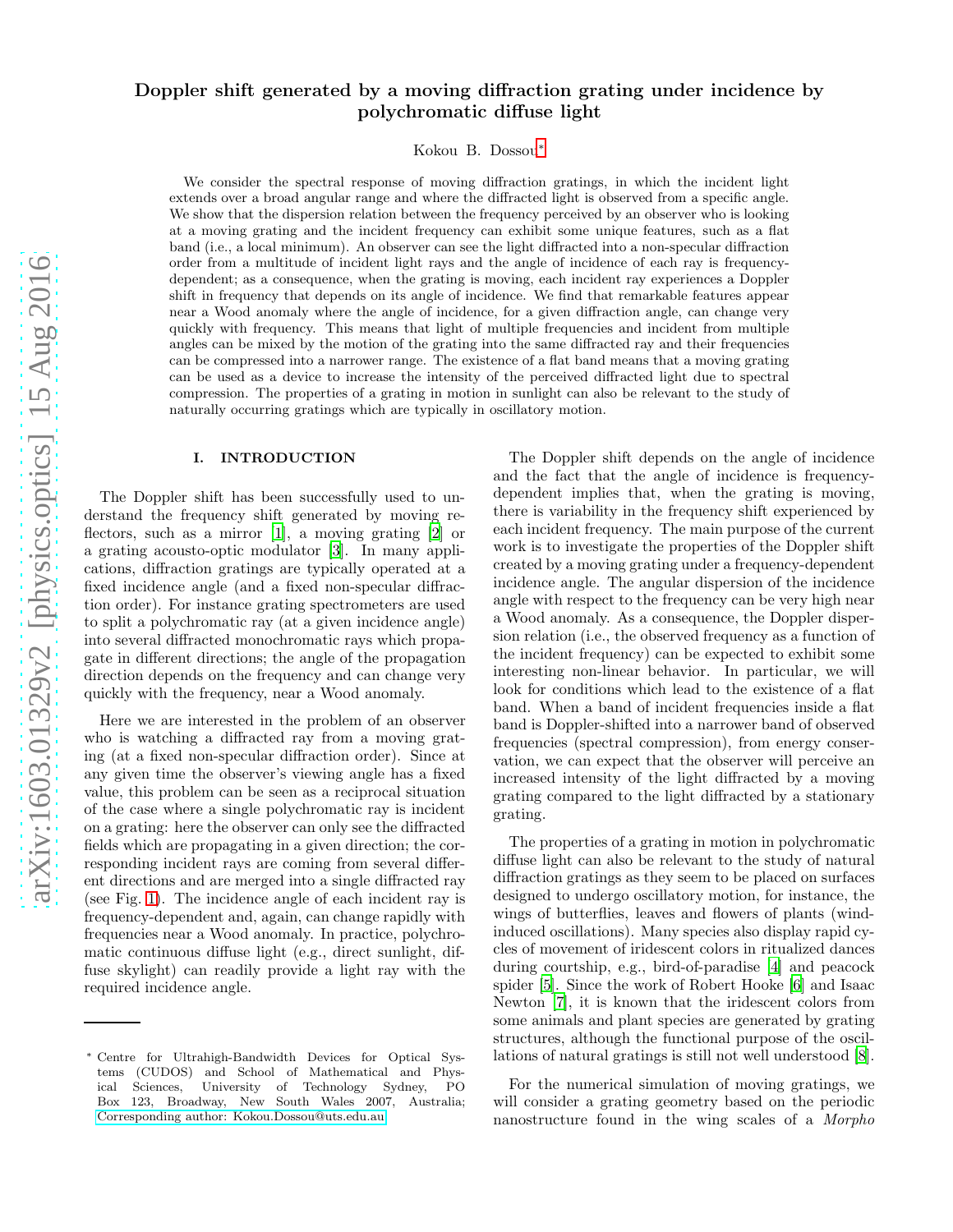rhetenor butterfly. Our choice is motived by several reasons. First the blue nanostructure of the Morpho rhetenor are one of the most studied butterfly nanostructures. This nanostructure can also be modelled as a one-dimensional diffraction grating, leading to a substantial reduction of the computer simulation time and memory usage. The Morpho rhetenor is also well-known for its ability to produce a bright blue color; for instance, in 1864 the English naturalist and explorer Henry Bates wrote that a Morpho rhetenor butterfly flapping its wings in the sunlight can produce a blue flash that "is visible a quarter of a mile off" [\[9](#page-10-8)] and it has been reported that this flash can even be seen from a low-flying aircraft [\[10](#page-10-9), see p. 218]. The relatively long range of visibility of the Morpho butterfly wing flap is consistent with our prediction that the motion of a grating under sunlight can induce a strong reflection due to the spectral compression and so the grating model for the Morpho rhetenor nanostructure is an appropriate example for a case study.

The paper is organized as follows. In Section [II,](#page-1-1) we will analyze the angular dispersion of the incidence angle with respect to frequency. The properties of the Doppler shift produced by a grating in a translational motion and a rotational motion will be investigated, respectively, in Sections [III](#page-2-0) and [IV.](#page-3-0) Some numerical simulation results will be presented in Section [V](#page-7-0) and a conclusion section will follow.



<span id="page-1-0"></span>FIG. 1. Observation at a fixed angle  $\phi_{\text{obs}}$ : For a given diffraction order  $p$ , an observer looking at a point  $S$  on the grating interface can see a diffracted light (blue dashed arrow) if its angle of diffraction  $\phi_p$  is equal to  $\phi_{\text{obs}}$ . The angle of the corresponding incident light (red solid arrows) depends on the frequency  $\nu$  if  $p \neq 0$  (see Eq. [\(2\)](#page-1-2)).

#### <span id="page-1-1"></span>II. ANGULAR DISPERSION AT A FIXED ANGLE OF DIFFRACTION

As a model problem, we consider a one-dimensional diffraction grating as illustrated in Fig. [2.](#page-2-1) The grating is periodic in the x-direction, with a period  $\Lambda$ , invariant with respect to  $y$  and has a finite thickness in the z-direction. The analysis of the angular dependence is

based on the grating equation

<span id="page-1-3"></span>
$$
\sin \phi_p = \sin \phi_0 + \frac{p\lambda}{\Lambda},\tag{1}
$$

where  $\lambda$  is the wavelength, p is a given diffraction order,  $\phi_0$  and  $\phi_p$  are respectively the angle of incidence and the angle of diffraction. We consider an incidence by a continuous polychromatic diffuse light with an observer who is looking at the grating at an observation angle  $\phi_{\rm obs}$ . For a given incident field with a wavelength  $\lambda$ , the observer can see the light diffracted into the order  $p$  when  $\phi_p = \phi_{obs}$  and the corresponding angle of incidence  $\phi_0$ can be obtained from the grating equation Eq. [\(1\)](#page-1-3):

<span id="page-1-2"></span>
$$
\phi_0 = \arcsin\left(\sin\phi_p - \frac{B_p}{\nu}\right),\tag{2}
$$

where  $\nu = c/\lambda$  is the frequency of the incident light, c being the speed of light in vacuum. The symbol  $B_p$  is defined as

$$
B_p = \frac{cp}{\Lambda}.\tag{3}
$$

The angular dispersion of the angle of incidence with respect to the frequency  $\nu$  can be derived from Eq. [\(2\)](#page-1-2):

<span id="page-1-4"></span>
$$
\frac{d\phi_0}{d\nu} = \frac{B_p}{\nu^2 \sqrt{1 - \left(\sin \phi_p - \frac{B_p}{\nu}\right)^2}} = \frac{B_p}{\nu^2 \cos \phi_0}, \quad (4)
$$

since  $\sin \phi_p - B_p/\nu = \sin \phi_p - p \lambda/\Lambda = \sin \phi_0$  (see Eq. [\(1\)](#page-1-3)). The incidence angle Eq. [\(2\)](#page-1-2) exists as a real number  $\phi_0 \in$  $\mathbb R$  if and only if  $-1 \leq \sin \phi_p - p \lambda/\Lambda \leq 1$ , i.e., if  $p > 0$ , we have

<span id="page-1-5"></span>
$$
\lambda \leq \lambda_{\text{cut}} = (1 + \sin \phi_p) \frac{\Lambda}{p} \Longleftrightarrow \nu \geq \nu_{\text{cut}} = \frac{B_p}{1 + \sin \phi_p} (5)
$$

while if  $p < 0$ , we get

<span id="page-1-6"></span>
$$
\lambda \leq \lambda_{\text{cut}} = (1 - \sin \phi_p) \frac{\Lambda}{-p} \Longleftrightarrow \nu \geq \nu_{\text{cut}} = \frac{-B_p}{1 - \sin \phi_p}(6)
$$

The curve in Fig. [3](#page-2-2) shows the profile of the cut-off frequency  $\nu_{\rm cut}$  as the angle of diffraction  $\phi_p$  varies (for the case  $p > 0$ ). The angle of incidence at the cut-off frequency is either  $\phi_0 = -\pi/2$  if  $p > 0$  or  $\phi_0 = \pi/2$  if  $p < 0$ . This shows that the angular dispersion Eq. [\(4\)](#page-1-4) can be arbitrarily large when  $\nu$  is near the cut-off frequency  $\nu_{\rm cut}$ defined in Eq. [\(5\)](#page-1-5) or Eq. [\(6\)](#page-1-6). The following asymptotic relation is valid for a frequency  $\nu$  near  $\nu_{\rm cut}$ :

<span id="page-1-7"></span>
$$
\phi_0 \approx -\text{sign}(p) \left( \frac{\pi}{2} - \frac{\sqrt{2|B_p| \left( \nu - \nu_{\text{cut}} \right)}}{\nu_{\text{cut}}} \right), \qquad (7)
$$

where  $sign(p) = 1$  if  $p > 0$  and  $sign(p) = -1$  if  $p < 0$ . The square root function in Eq. [\(7\)](#page-1-7) shows that the incidence angle  $\phi_0$  can vary rapidly with frequencies  $\nu$ near  $\nu_{\rm cut}$ . The relation Eq. [\(7\)](#page-1-7) can be derived from Eq. [\(2\)](#page-1-2) by using the fact that  $B_p = \text{sign}(p)|B_p|$  and  $\sin \phi_p = B_p / \nu_{\rm cut} - \text{sign}(p)$  (since  $\phi_0 = -\text{sign}(p) \pi/2$  at the cut-off frequency), and by applying the asymptotic relation arcsin  $(1-x) \approx \frac{\pi}{2}$  –  $\sqrt{2x}$  for small values of x.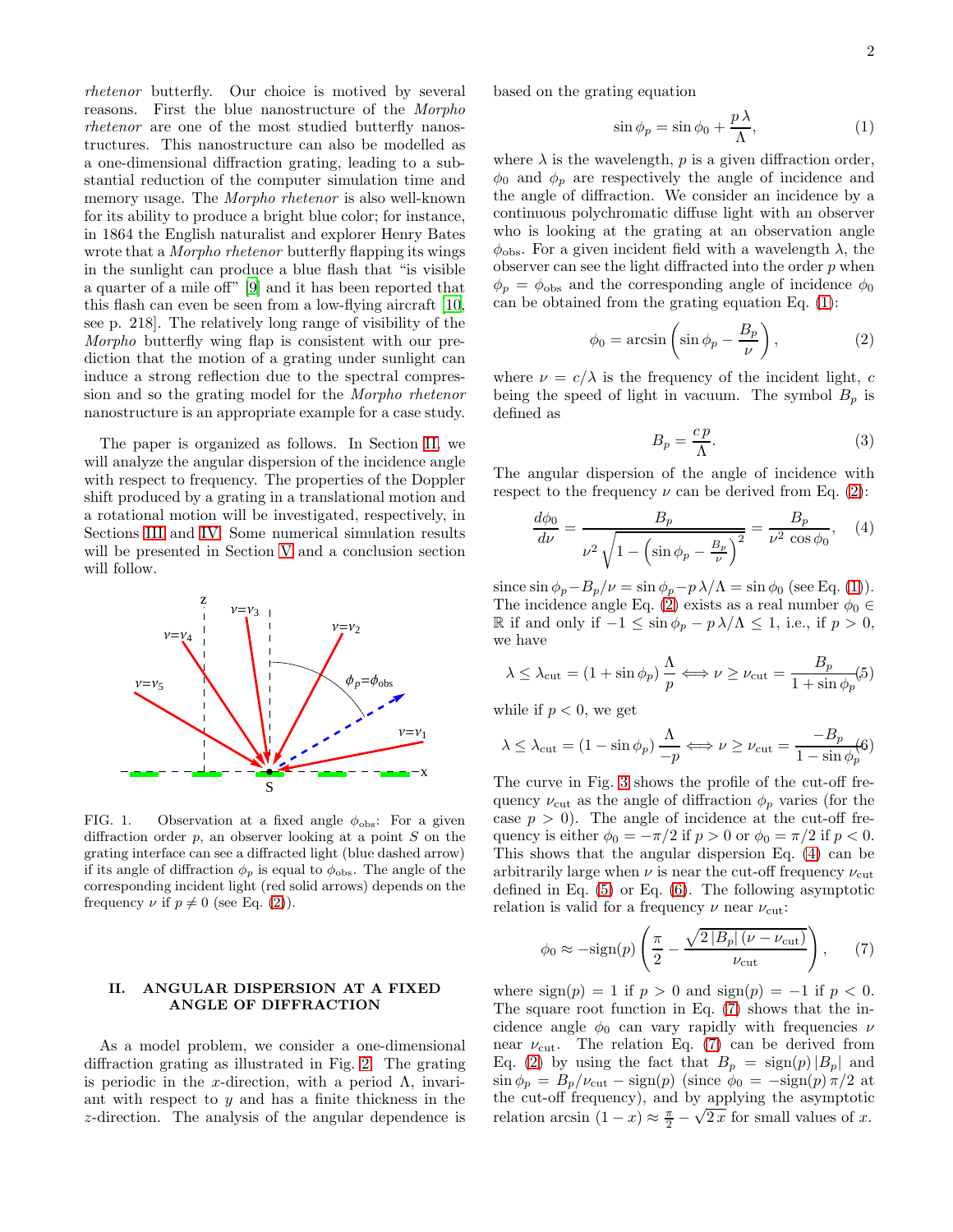

FIG. 2. Illustration of a diffraction grating. The grating is periodic in the x-direction, with a period  $\Lambda$ , invariant in the y-direction and has a finite thickness  $h_z$  in the z-direction.

<span id="page-2-1"></span>

<span id="page-2-2"></span>FIG. 3. Curve of the cut-off frequency  $\nu_{\rm cut}$  in Eq. [\(5\)](#page-1-5) as a function of the angle of diffraction  $\phi_p$  (for  $p > 0$ ).

# <span id="page-2-0"></span>III. FREQUENCY SHIFTING BY A GRATING IN A TRANSLATIONAL MOTION

We assume that the grating is in a translational motion with a velocity parallel to the normal direction z. As illustrated in Fig. [1,](#page-1-0) an observer, who is looking at a point S on the grating at a viewing angle  $\phi_{\rm obs}$ , can see the light diffracted into an order  $p$  if the angle of diffraction is equal to the observation angle:

<span id="page-2-3"></span>
$$
\phi_p = \phi_{\rm obs},\tag{8}
$$

and the corresponding angle of incidence  $\phi_0$  is given by Eq. [\(2\)](#page-1-2). The angle  $\phi_0$  is frequency-dependent for non-specular orders. Note that we will consider in Section [IV](#page-3-0)[IV D,](#page-6-0) some particular cases where the condition Eq. [\(8\)](#page-2-3) can be relaxed so that  $\phi_p$  can be different from  $\phi_{\rm obs}$ .

Translational motion of the grating will create a Doppler shift and we want to compute the frequency shift perceived by the observer. The reflection of a wave from a moving surface involves a double Doppler shift. First at incidence, the point  $S$  can be seen as a receiver moving at the velocity  $V = V z$ , the velocity component in the direction of the light source is given by V  $\cos \phi_0$  so that the Doppler shift (in the classical limit where  $|V/c| \ll 1$ )

is

$$
\Delta \nu_0 = \nu \, \frac{V \, \cos \phi_0}{c}.\tag{9}
$$

On reflection, the point  $S$  can be seen as a light source moving at the speed  $V$ ; the velocity component in the observer's direction is given by  $V \cos \phi_p$  so that the Doppler shift is:

$$
\Delta \nu_p = \nu \, \frac{V \, \cos \phi_p}{c}.\tag{10}
$$

The total Doppler shift is

<span id="page-2-4"></span>
$$
\Delta \nu = \Delta \nu_0 + \Delta \nu_p = \nu \frac{V (\cos \phi_0 + \cos \phi_p)}{c}, \quad (11)
$$

and the observed frequency can be written as

<span id="page-2-5"></span>
$$
\nu' = \nu + \Delta \nu = \nu + \nu A \left( \cos \phi_0 + \cos \phi_p \right), \quad (12)
$$

with

<span id="page-2-7"></span>
$$
A = \frac{V}{c}.\tag{13}
$$

For the specular order  $p = 0$ , we have  $\phi_0 = \phi_p$  and Eq. [\(11\)](#page-2-4) takes the form  $\Delta \nu = -2 \nu A \cos \phi_0$ , which is the formula of the Doppler shift created by a flat mirror in a translational motion [\[1](#page-10-0), p. 74]. The Doppler shift Eq. [\(11\)](#page-2-4) is also in agreement with the formula for the frequency shift by a moving grating in  $[2, \text{ see Eq. (1)}];$ note that the grating considered in [\[2](#page-10-1)] was moving along the x-direction and so the cosine function in Eq.  $(11)$  is replaced by the sine function in [\[2\]](#page-10-1).

There are some important differences between the Doppler shift from a specular order and a non-specular order. For the case of specular reflection, the angle of incidence  $\phi_0$  is equal to  $\phi_p$ , i.e., independent of the frequency, and there is no cut-off frequency; in particular the Doppler shift scales linearly with the frequency. In a contrast, with a non-specular reflection, the angle of incidence depends on the frequency and the diffracted field can propagate only for frequencies above a cut-off frequency  $\nu_{\rm cut}$ ; this means that, for an illumination by a diffuse polychromatic light, the Doppler shift for nonspecular orders can display some unique and interesting behaviors.

For a non-specular order  $p$ , the application of the asymptotic relation Eq. [\(7\)](#page-1-7) together with  $\cos(\pi/2-x) =$  $\sin x \approx x$ , leads to the following asymptotic expression of Eq. [\(12\)](#page-2-5) for frequencies  $\nu$  near  $\nu_{\rm cut}$ :

<span id="page-2-6"></span>
$$
\nu' \approx \nu + \nu A \cos \phi_p + A \sqrt{2|B_p| (\nu - \nu_{\rm cut})}, \quad (14)
$$

where the estimate  $\nu/\nu_{\rm cut} \approx 1$  is used for the factor of the square root function. The presence of the square root function in Eq. [\(14\)](#page-2-6) indicates that the observed frequency  $\nu'$  changes rapidly when the incident frequency  $\nu$ varies near the cut-off  $\nu_{\rm cut}$ . In fact near  $\nu_{\rm cut}$ , the derivative of the shift  $\Delta \nu = 2 A \sqrt{2 |B_p| (\nu - \nu_{\rm cut})}$  with respect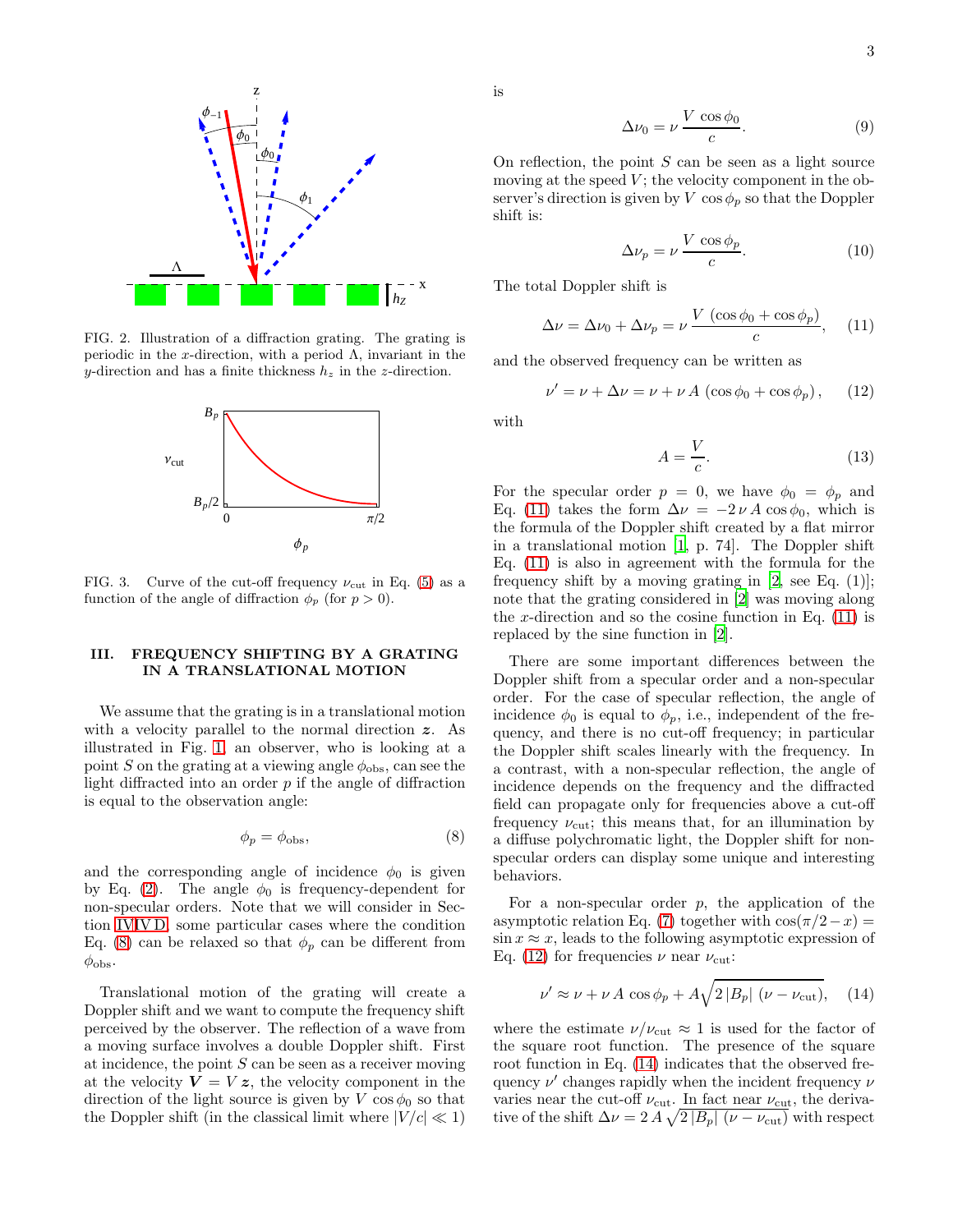4

to the frequency  $\nu$  dominates that of the linear terms  $\nu(1+V \cos \phi_p/c)$  and so the square root term determines the sign of the slope of the Doppler dispersion relation  $\nu' = \nu + \Delta \nu$  near a cut-off frequency. If  $V > 0$ , i.e., the grating is moving toward the observer, the observed frequency  $\nu'$  increases monotonically with the frequency  $\nu$ (see Fig. [4](#page-3-1) (a)). As illustrated in Fig. 4 (b), if  $V < 0$ , i.e., the grating is moving away from the observer, the asymptotic function Eq. [\(14\)](#page-2-6) is a decreasing function when the incident frequency  $\nu$  is close enough to the cut-off  $\nu_{\rm cut}$ , reaches a minimum and start increasing as the contribution of the linear term dominates when  $\nu$  is far enough from  $\nu_{\rm cut}$ . A detailed analysis of the radiated power for frequencies near the minimum will be carried out in the next section (for the case of a rotating grating) and will not be repeated here as the results for a rotational motion and a translational motion are very similar.

We note that if the grating is moving horizontally instead of vertically then the observed frequency Eq. [\(12\)](#page-2-5) takes the form  $\nu' = \nu + \nu A (\sin \phi_p - \sin \phi_0)$ and the asymptotic expression Eq. [\(14\)](#page-2-6) becomes  $\nu' \approx$  $\nu + \nu A \sin \phi_p \pm A (\nu - |B_p| (\nu - \nu_{\rm cut}))$ , since we have  $\sin \phi_0 = \pm \sqrt{1 - \cos^2 \phi_0} \approx \pm (1 - (\cos^2 \phi_0)/2)$ . We can conclude that the observed frequency does not have a flat band since the square root term does not appear in the asymptotic expression.



<span id="page-3-1"></span>FIG. 4. Typical profiles of the non-specular Doppler dispersion relation Eq.  $(12)$  near a cut-off. The velocity V is respectively positive and negative for the panels (a) and (b).

# <span id="page-3-0"></span>IV. FREQUENCY SHIFTING BY A GRATING IN A ROTATIONAL MOTION

We now suppose that the grating depicted in Fig. [1](#page-1-0) is rotating around the  $y$ -axis. For a given incident ray, as the grating is rotating, the angle of incidence  $\phi_0$  of the ray will change with an angular velocity denoted  $\Omega_0$ . For a given diffraction order  $p$ , the diffracted wave will also be rotating at an angular speed  $\Omega_p = d\phi_p/dt$ , the value of which can be obtained by differentiating Eq. [\(1\)](#page-1-3). The time-derivative of the grating equation Eq. [\(1\)](#page-1-3), at fixed frequency, leads to the following angular momentum conservation relation:

<span id="page-3-3"></span>
$$
\Omega_p \cos \phi_p = \Omega_0 \cos \phi_0,\tag{15}
$$

so the angular velocity  $\Omega_p$  can be expressed in term of  $\Omega_0$  as

<span id="page-3-7"></span>
$$
\Omega_p = \frac{\cos \phi_0}{\cos \phi_p} \Omega_0.
$$
\n(16)

We now apply a treatment similar to the one presented in Section [III,](#page-2-0) in order to find the Doppler-shifted frequency perceived by an observer watching the point  $S = (x_S, 0)$ on the grating interface  $z = 0$ . At incidence, the point S can be seen as a receiver moving at the speed

<span id="page-3-8"></span>
$$
V_0 = -x_S \,\Omega_0 \, \boldsymbol{z},\tag{17}
$$

the velocity component in the direction of the light source is given by  $V_0 \cos \phi_0$ . The minus sign in the expression $V_0 = -x_S \Omega_0 z$  comes from the fact that when  $\Omega_0 > 0$ , a point S on the left of the rotation axis moves upward while it moves downward on the right side. At reflection, since the diffracted field is rotating at the angular speed  $\Omega_p$ , the point S can be seen as a light source moving at the speed

<span id="page-3-9"></span>
$$
V_p = -x_S \Omega_p z,\t\t(18)
$$

the component of  $V_p$  in the observer's direction is  $V_p \cos \phi_p$ . The total Doppler shift is then

<span id="page-3-2"></span>
$$
\Delta \nu = \Delta \nu_0 + \Delta \nu_p = -\nu \frac{x_S (\Omega_0 \cos \phi_0 + \Omega_p \cos \phi_p)}{c} (19)
$$

For the specular order  $p = 0$ , Eq. [\(19\)](#page-3-2) takes the form  $\Delta \nu = -2 \nu x_S \Omega_0 \cos \phi_0/c$ , which is the formula of the Doppler shift created by a rotating flat mirror. By Doppler shift created by a rotating flat mirror. applying the angular momentum relation Eq. [\(15\)](#page-3-3), we can verify that Eq. [\(19\)](#page-3-2) also takes the form  $\Delta \nu$  =  $-2 \nu x_S \Omega_0 \cos \phi_0/c$ , for non-specular orders. However, for a non-specular order, the angle of incidence  $\phi_0$  is frequency-dependent and a cut-off exists; again, this means that for a rotating grating illuminated by a diffuse polychromatic light, the wave diffracted into a nonspecular order can display some non-trivial Doppler effect which will be studied at the next section.

#### A. Asymptotics of the frequency shift

An asymptotic treatment can provide some useful insight into the physics of a moving grating in a polychromatic diffuse light. From Eq. [\(19\)](#page-3-2) and the angular momentum relation Eq. [\(15\)](#page-3-3), the observed frequency can be written as

with

<span id="page-3-6"></span>
$$
A = \frac{-x_S \,\Omega_0}{c}.\tag{21}
$$

By repeating the derivation for the asymptotic approximation Eq. [\(14\)](#page-2-6), we can obtain the following asymptotic expression of the observed frequency Eq. [\(20\)](#page-3-4)

<span id="page-3-5"></span>
$$
\nu' \approx \nu + 2A\sqrt{2|B_p|(\nu - \nu_{\rm cut})}.\tag{22}
$$

<span id="page-3-4"></span> $\nu' = \nu + \Delta \nu = \nu + 2 \nu A \cos \phi_0,$ (20)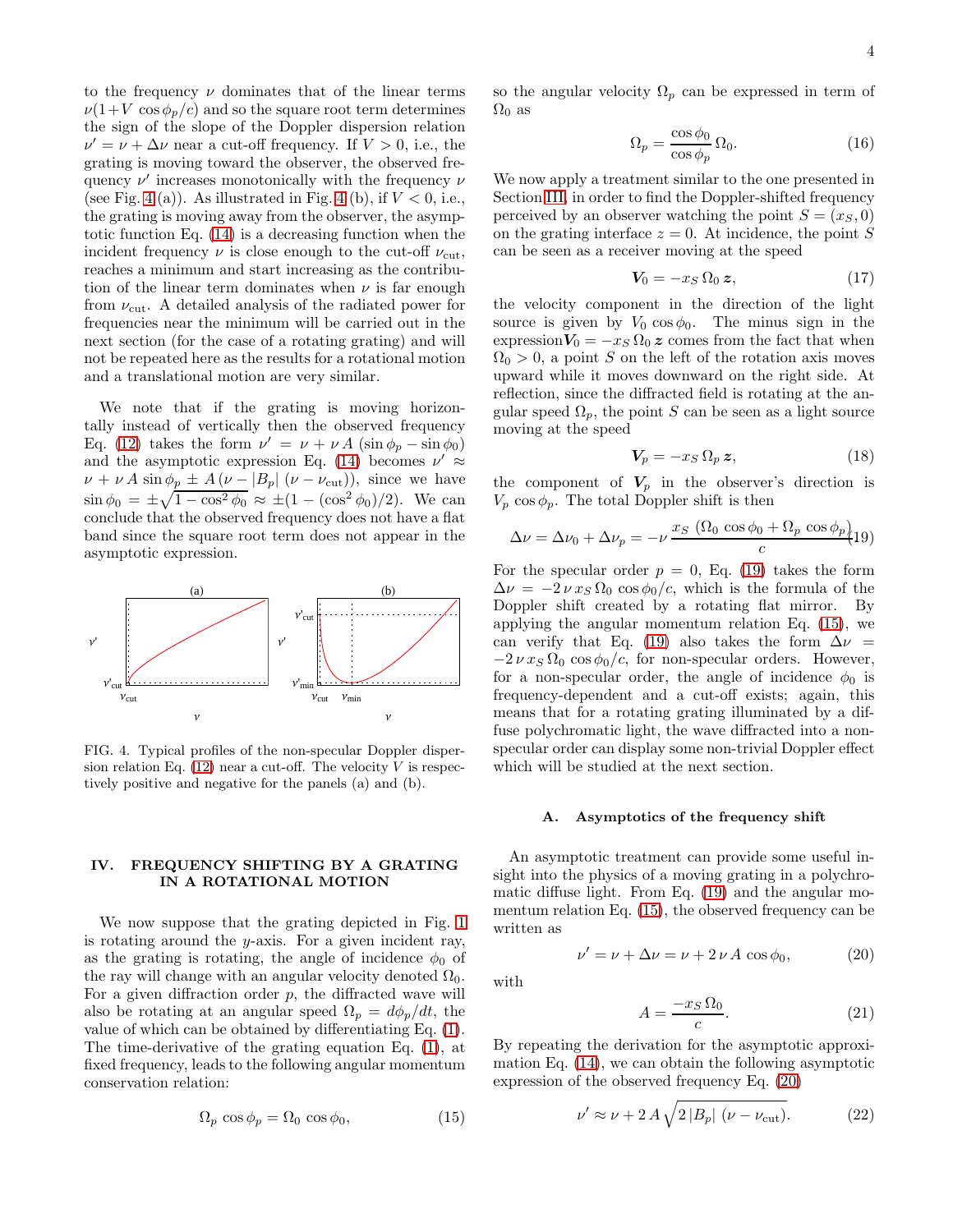Numerical tests have shown that the asymptotic approximation Eq. [\(22\)](#page-3-5) accurately reflects the behavior of the Doppler dispersion relation Eq. [\(20\)](#page-3-4) near a cut-off. Accordingly we now carry out an analytic investigation of Eq. [\(20\)](#page-3-4) based on the asymptotic Eq. [\(22\)](#page-3-5). If  $A > 0$ , the observed frequency  $\nu'$  increases monotonically with the frequency  $\nu$  (see Fig. [4](#page-3-1) (a)). As illustrated in Fig. 4 (b), if  $A < 0$ , the asymptotic function Eq. [\(22\)](#page-3-5) is a decreasing function when the incident frequency  $\nu$  is close enough to the cut-off  $\nu_{\rm cut}$ . We can verify that the asymptotic function reaches a minimum when  $\nu$  takes the value

<span id="page-4-1"></span>
$$
\nu_{\min} \approx \nu_{\rm cut} + 2 A^2 |B_p|,\tag{23}
$$

and the corresponding observed frequency is

$$
\nu'_{\min} \approx \nu_{\min} + 2 A \sqrt{2 |B_p| (\nu_{\min} - \nu_{\rm cut})} \approx \nu_{\rm cut} - 2 A^2 |\mathcal{P}_p|
$$

We note that the cut-off frequency  $\nu_{\rm cut}$  is the average of  $\nu'_{\min}$  and  $\nu_{\min}$ . With the parameters considered in this work, the frequency width  $(\nu_{\min} - \nu_{\rm cut}) \approx 2 A^2 |B_p|$ is very small compared to  $\nu_{\text{min}}$  or  $\nu_{\text{cut}} \in [|B_p|/2, |B_p|]$ (see Eqs.  $(5)$  and  $(6)$ ). As an illustration, if the velocity of the point S is  $V = 10 \text{ m/s}$ , then we have  $(\nu_{\text{min}} \nu_{\text{cut}}/\nu_{\text{cut}} \leq 4 A^2 = 4 (V/c)^2 = 4.4 \times 10^{-15}$ . We will show in Section [IV](#page-3-0)[IV D](#page-6-0) that a larger value for the parameter A can be possible (see Eq.  $(37)$ ) and this leads to an increased value of the ratio  $(\nu_{\rm min} - \nu_{\rm cut})/\nu_{\rm cut}$ . The cutoff frequency curve in Fig. [3](#page-2-2) can also be relevant to the frequencies  $\nu_{\min}$  and  $\nu'_{\min}$  when they are close to  $\nu_{\text{cut}}$ .

#### B. Diffraction efficiency for frequencies  $\nu$  near  $\nu_{\min}$

For scattering problems, the diffraction efficiency

<span id="page-4-0"></span>
$$
e_p = \frac{|\rho_p^2| \cos \phi_p}{\cos \phi_0} \tag{25}
$$

into an order  $p$  is a quantity of interest and it needs to be sufficiently high in order to have a physically detectable diffracted light. The symbol  $\rho_p$  in Eq. [\(25\)](#page-4-0) is the diffraction coefficient into the order  $p$ . For a stationary grating, the diffraction efficiency is usually defined for each frequency. However with a rotating grating, the incident frequencies can be Doppler-shifted in a non-uniform way (especially inside a flat band), and so it can be useful to characterize the diffraction efficiency in terms of integrals of the radiated powers over a given frequency band.

For frequencies  $\nu$  in the vicinity of  $\nu_{\min}$ , the asymptotic function Eq. [\(22\)](#page-3-5) can be replaced by its second order Taylor series (see Eq. [\(23\)](#page-4-1)):

<span id="page-4-2"></span>
$$
\nu' \approx \frac{(\nu - \nu_{\min})^2}{8 A^2 |B_p|} + \nu'_{\min} \approx \frac{(\nu - \nu_{\min})^2}{4 (\nu_{\min} - \nu_{\rm cut})} + \nu'_{\min}(26)
$$

The parabolic approximation Eq. [\(26\)](#page-4-2) shows that a frequency band centered on  $\nu_{\min}$  and of width  $\mathcal{W} \ll$  $2(\nu_{\min} - \nu_{\text{cut}})$ , i.e.,  $\nu \in [\nu_{\min} - \mathcal{W}/2, \nu_{\min} + \mathcal{W}/2]$ , will be Doppler-shifted into the band  $\nu' \in [\nu'_{\text{min}}, \nu'_{\text{min}} + \mathcal{W}']$ , with  $W' = W^2/(16 (\nu_{\rm min} - \nu_{\rm cut}))$ . The ratio of the bandwidths W and  $\mathcal{W}'$  is:

<span id="page-4-4"></span>
$$
f_p = \frac{W}{W'} = \frac{16(\nu_{\min} - \nu_{\rm cut})}{W} = \sqrt{\frac{16(\nu_{\min} - \nu_{\rm cut})}{W'}} (27)
$$

The energy flow carried through the upper interface of a grating unit cell by an incident plane wave with intensity I is proportional to  $(I \cos \phi_0)$  and the energy flow of the diffracted wave of order  $p$  is proportional to  $(I|\rho_p^2| \cos \phi_p)$ . For incidence by plane waves with a frequency  $\nu$  in the band  $[\nu_{\min} - \mathcal{W}/2, \nu_{\min} + \mathcal{W}/2]$ , the normalized total energies radiated by the incident waves and diffracted waves are respectively

<span id="page-4-3"></span>
$$
\mathcal{E}_0 = \int_{\nu_{\min} - \mathcal{W}/2}^{\nu_{\min} + \mathcal{W}/2} I(\nu) \cos(\phi_0(\nu)) d\nu,
$$
 (28)

$$
\mathcal{E}_p = \int_{\nu_{\min} - W/2}^{\nu_{\min} + W/2} I(\nu) |\rho_p^2(\nu)| \cos (\phi_p(\nu)) d\nu. \quad (29)
$$

If we assume that the width  $W$  is small enough so that the integrals Eqs. [\(28\)](#page-4-3) and [\(29\)](#page-4-3) can be evaluated by the midpoint numerical integration formula, we then have

$$
\mathcal{E}_0 \approx \mathcal{W} I \cos \phi_0, \tag{30}
$$

$$
\mathcal{E}_p \approx \mathcal{W} I \left| \rho_p^2 \right| \cos \phi_p,\tag{31}
$$

where  $\phi_0 = \phi_0(\nu_{\min}), I = I(\nu_{\min}), \rho_p = \rho_p(\nu_{\min}).$ 

For the case of a rotating grating, at a given time  $t$ , the assumption can be made that the power  $\mathcal{E}'_p$  radiated by a diffracted field over the Doppler-shifted frequency band  $[\nu'_{\min}, \nu'_{\min} + \mathcal{W}']$  is same as the power  $\mathcal{E}_p$  radiated by a stationary grating:

<span id="page-4-6"></span>
$$
\mathcal{E}'_p = \mathcal{E}_p \approx \mathcal{W} I \left| \rho_p^2 \right| \cos \phi_p. \tag{32}
$$

We could define an effective diffraction efficiency as the ratio of the diffracted power  $\mathcal{E}'_p$  by the incident power over the frequency band  $[\nu'_{\min}, \nu'_{\min} + \mathcal{W}']$ . But we intend to compare the reflectance of a moving grating against that of a perfectly reflecting mirror (both have same size), as any reflector with an effective reflectance equal or higher than that of a perfect mirror can be expected to produce exceptionally bright reflected light. Accordingly, we will compare  $\mathcal{E}'_p$  to the maximum incident power flow (i.e.,  $\cos \phi_0 = 1$ <sup>p</sup> for frequencies  $\nu' \in [\nu'_{\text{min}}, \nu'_{\text{min}} + \mathcal{W}']$ :

$$
\mathcal{E}'_0 = \int_{\nu'_{\min}}^{\nu'_{\min} + \mathcal{W}'} I(\nu) d\nu \approx \mathcal{W}' I.
$$
 (33)

The ratio of  $\mathcal{E}'_p$  and  $\mathcal{E}'_0$  can be written as (see Eq. [\(27\)](#page-4-4)):

<span id="page-4-5"></span>
$$
\mathcal{D}'_p = \frac{\mathcal{E}'_p}{\mathcal{E}'_0} \approx \frac{\mathcal{W}|\rho_p^2| \cos \phi_p}{\mathcal{W}'} \approx 4 |\rho_p^2| \cos \phi_p \sqrt{\frac{\nu_{\min} - \nu_{\text{cut}}}{\mathcal{W}'}} \mathcal{A})
$$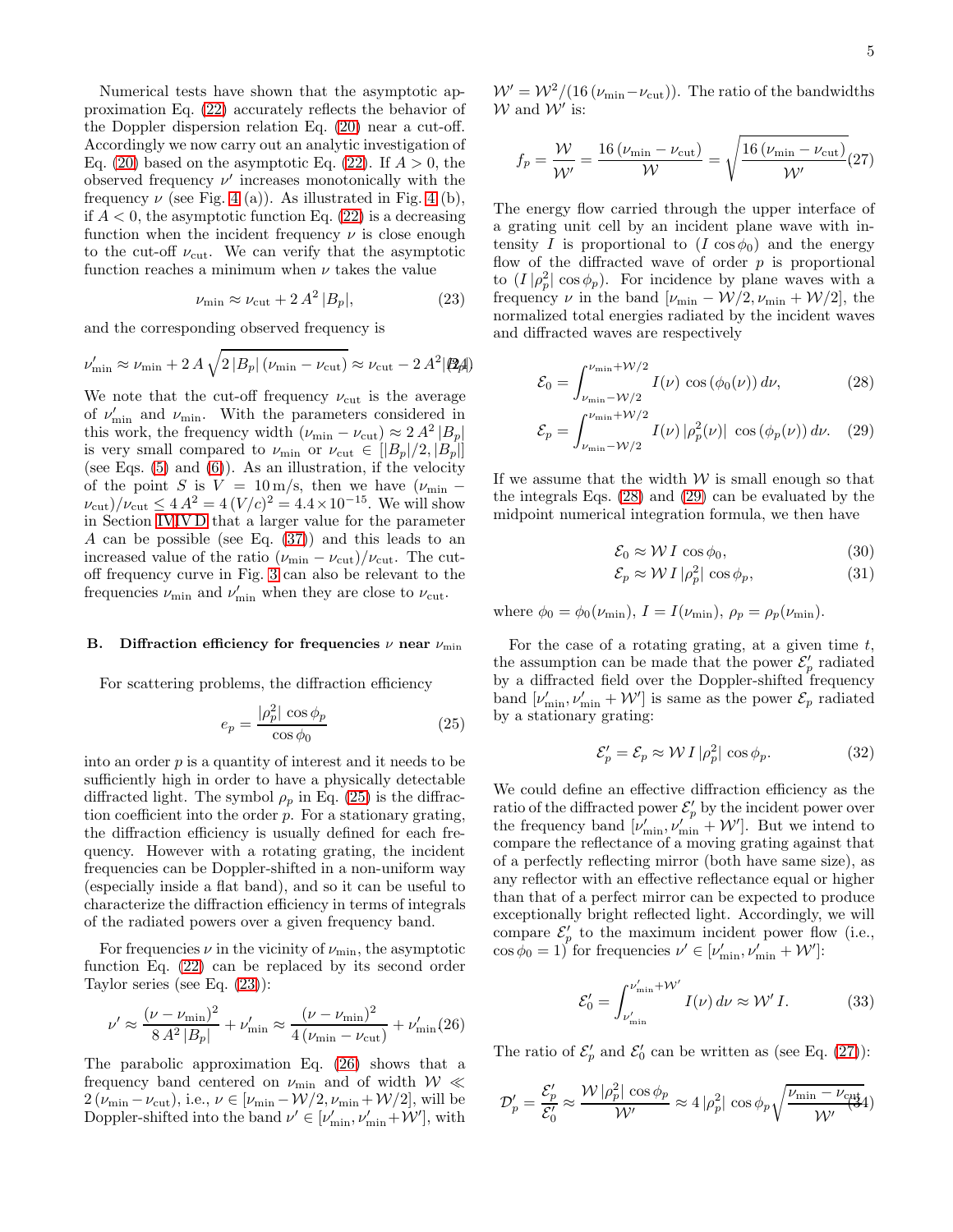### C. Visual range of a moving grating

The visual range of a reflector (i.e., the maximum distance at which the reflector can be seen) can also be used to characterize the strength of a reflected radiation. Indeed the reflectivity of the Morpho rhetenor butterfly is often described in term of a distance where it can be seen [\[9,](#page-10-8) [10](#page-10-9)]. Here we assume that a perfect mirror is observed at a distance equal to its visual range, and by using a simplified but realistic model we will identify conditions under which the diffracted light from a moving can also be seen at the same distance. We note that, during daytime, the background radiation from the sky or the sun is the main limiting factor for the visual range.

The power ratio Eq. [\(34\)](#page-4-5) takes the value  $\mathcal{D}'_p = 4$ , for instance, when  $\mathcal{W}'$  is set to

$$
\mathcal{W}' = (\nu_{\min} - \nu_{\rm cut}) |\rho_p^4| \cos^2 \phi_p, \tag{35}
$$

in theory, this means that the moving grating can reflect a brighter light than a perfect passive reflector with  $100\%$  reflectance, for observed frequencies  $\nu' \in$  $[\nu'_{\rm min},\nu'_{\rm min}+{\mathcal W}']$  . If a moving diffraction grating can radiate at least 4 times more power than a perfect reflector over the observed frequency range  $\nu' \in [\nu'_{\min}, \nu'_{\min} + \mathcal{W}'],$ then it can be physically possible to see such a relatively bright light at a distance greater than the visual range of a perfect reflector. The brightest light will occur for observed frequencies  $\nu' \in [\nu'_{\min}, \nu'_{\min} + W']$  where the incident light comes directly from the sun; since the grating is rotating the light will then appear as a sudden bright flash.



<span id="page-5-1"></span>FIG. 5. Diffracted intensity  $I(\phi)$  obtained with the Fraunhofer diffraction formula Eq. [\(36\)](#page-5-0) for the angles of diffraction  $\phi_p \in \{0^\circ, 60^\circ, 89.9^\circ, 89.99^\circ\}.$  The dashed curve is the intensity  $I(0)$  under a normal incidence  $(I(0))$  is the maximum intensity at a given distance  $R$ ).

In order to gain some qualitative insight, let us assume that the reflected fields are monochromatic plane waves emerging from a finite grating of length L. If the grating is conceptualized as an aperture of width  $L$  (the interface

is located at  $z = 0$  with  $x \in [-L/2, L/2]$ , the field at a point  $(x, y) = (R \sin \phi, R \cos \phi)$  can be calculated using the Fraunhofer diffraction formula (far-field approximation) [\[11](#page-10-10), see Eq. (5)], [\[12\]](#page-10-11):

<span id="page-5-0"></span>
$$
I(\phi) = I_0 \frac{L^2 \cos^2 \phi}{\lambda R} \left( \operatorname{sinc} \left( (\sin \phi - \sin \phi_p) \frac{\pi L}{\lambda} \right) \right)^2 (36)
$$

where  $I_0$  is the intensity of the plane wave at the aperture interface. The intensity curves are plotted in Fig. [5](#page-5-1) (red continuous curves) for the angles of diffraction  $\phi_p = 0^\circ$ ,  $\phi_p = 60^\circ, \ \phi_p = 89.9^\circ \text{ and } \phi_p = 89.99^\circ. \text{ For the nu$ merical simulation in Fig. [5,](#page-5-1) the aperture of length is set to  $L = 200 \,\mu \mathrm{m}$  (as a one dimensional model of the scales of Morpho rhetenor butterflies which are typically  $75 \times 200 \mu m$  in size [\[13](#page-10-12)]) and the incident wavelength is set to  $\lambda = 500 \text{ nm}$  (blue light). The horizontal dashed lines in Fig. [5](#page-5-1) represent the intensity level  $I(0) = I_0 L^2/(\lambda R)$ which is the maximum value of  $I(\phi)$  for given values of  $I_0$  and R (the maximum then occurs at a normal angle of propagation  $\phi_p = 0$  for  $\phi = 0$ . For each of the panels in Fig. [5,](#page-5-1) the power flow at the grating interface from the field associated with the red continuous curve is four times that of the field associated with the dashed line (or the intensity  $I_0$  in Eq. [\(36\)](#page-5-0) is set, respectively for the continuous and dashed curves, to  $I_0 = I_A$  and  $I_0 = I_B$  such that  $I_A = 4 I_B / \cos \phi_p$ . So if R is the visual range of a perfect reflector, the portion of the continuous curve which is above the dashed curve, corresponds to the directions where the field radiated by the grating can be seen beyond the visual range of a perfect reflector. We note that for the high grazing angle of diffraction  $\phi_p = 89.99^{\circ}$ , the intensity  $\widetilde{I}_A = 4 I_B / \cos \phi_p$  is very large compared to  $I_B$  and if the power flow associated with the red continuous curve is six time smaller (instead of four times larger) than the power flow associated with the dashed line, i.e.,  $I_A = I_B/(6 \cos \phi_p)$ , the peak intensity of the red continuous curve will still be above the dashed line. So for grazing angles of diffraction, a diffracted light can still be visible beyond the visual range of a perfect reflector even if the power ratio  $\mathcal{D}'_p$  is a small fraction of one.



<span id="page-5-2"></span>FIG. 6. Illustration of the range of angles and frequencies where a detector collects the diffracted light. The red continuous curve and the blue dashed curve represent respectively the frequencies  $\nu'_{\min}$  and  $(\nu'_{\min} + \mathcal{W}')$  as a function of  $\phi_p$ .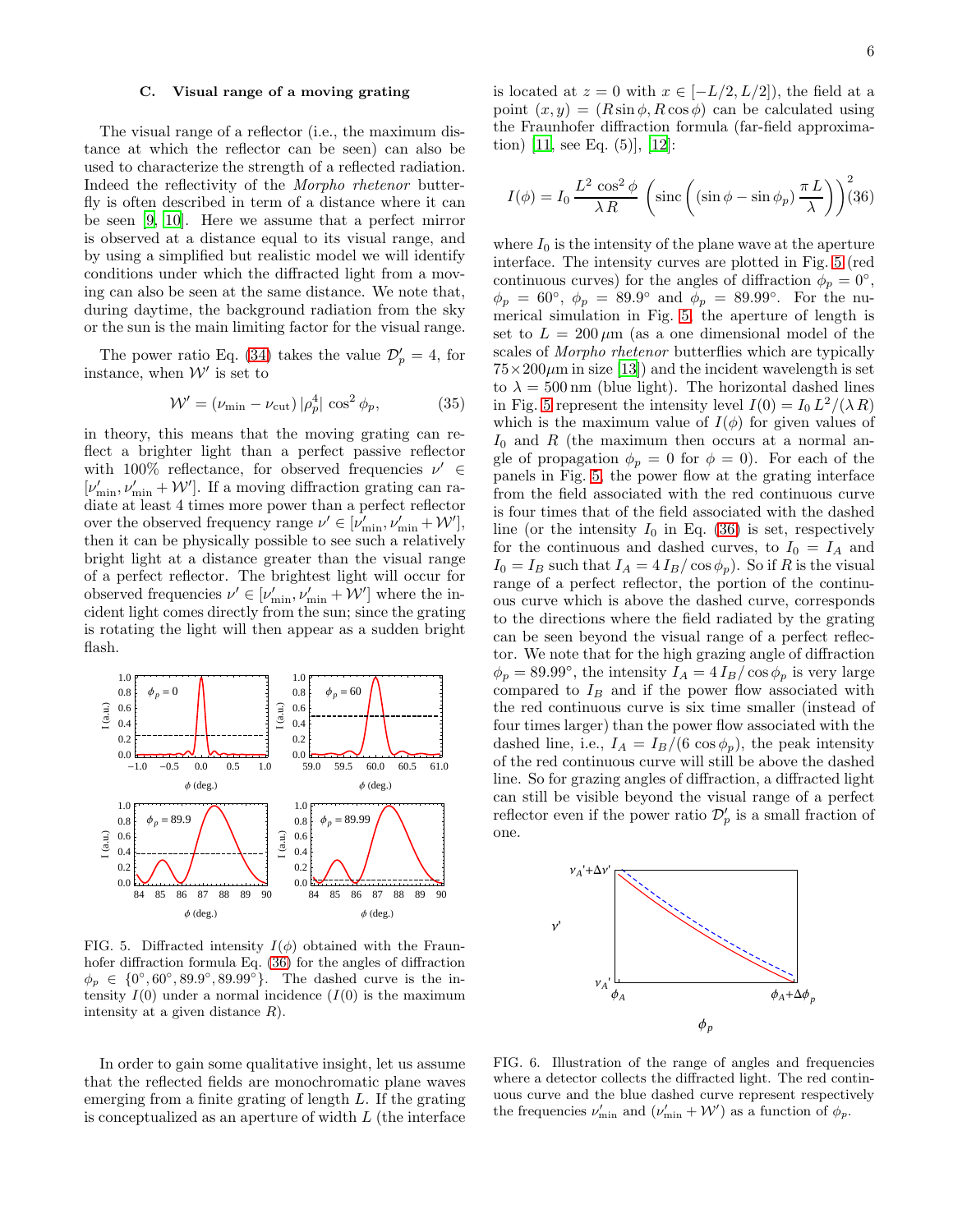In practice, when a photodetector (e.g., eye) is used to detect the reflected light from the grating, it can collect the diffracted radiations (with an intensity above a threshold) from the moving grating over a range of angles and frequencies  $(\phi_p, \nu) \in [\phi_A, \phi_A + \Delta \phi_p] \times [\nu'_A, \nu'_A + \Delta \nu']$ . We assume that the photodetector is operated at a distance equal to the visual range of a perfect reflector and so it can only detect a reflected light from the grating if the intensity is higher or equal to that of a perfect reflector. For an angle  $\phi_p \in [\phi_A, \phi_A + \Delta \phi_p],$ the spectrally compressed radiation appears over a band  $[\nu' \in [\nu'_{\min}(\phi_p), \nu'_{\min}(\phi_p) + \mathcal{W}']$  and the detector can collect the radiated energy from this band if it is a part of  $[\nu'_A, \nu'_A + \Delta \nu']$ . This is illustrated in Fig. [6,](#page-5-2) where the red continuous curve (for  $\nu'_{\min}(\phi_p)$ ) and the blue dashed curve (for  $\nu'_{\text{min}}(\phi_p) + \mathcal{W}'$ ) represent respectively the lower and upper edges of the region where the detector can receive a signal from the moving grating.

The actual detection will also depend on the properties of the detector. For instance, since the grating is rotating, the detector will be exposed to the bright light for only a finite time duration and a detection may not happen if the duration is too short for the detector. The exposure duration also depends on the angular velocity of the grating and the distance between the grating and the detector. We can assume that a duration of a few milliseconds can be enough as the duration specifications of common photographic flashes are typically in the order of milliseconds. The Morpho butterflies flap their wings slowly and this should allow sufficient exposure time within a few hundred of meters.

# <span id="page-6-0"></span>D. Cases where the angle of diffraction and the angle of observation are different

So far, we have assumed that the angle of diffraction is equal to the observation angle (see Eq.  $(8)$ ), although the spreading wavefront, from the field diffracted by a grating of finite size, means that the light diffracted into an order p can also be seen at an observation angle  $\phi_{\rm obs}$ which is not necessarily equal to the angle of diffraction  $\phi_p$ . But in general we expect the brightest light to occur when the diffracted light is pointing directly toward the observer, and so it can be reasonable to assume, in practice, that  $\phi_p$  is equal  $\phi_{\text{obs}}$  in such situations. However a notable exception to this rule can be the case of a grazing angle of diffraction. Indeed, at a grazing angle of diffraction  $\phi_p$ , the angular spread has an asymmetric profile and even the peak intensity (for observation at a fixed distance from the grating) can occur at a viewing angle  $\phi_{\rm obs}$  different from  $\phi_p$ . For instance in Fig. [5,](#page-5-1) the peak intensity for the grazing angle of diffraction  $\phi_p = 89.9^\circ$ appears at an angle  $\phi = 87.54^{\circ}$  and it has deviated from the angle of diffraction  $\phi_p$  by 2.36°.

When  $\phi_p$  is different from  $\phi_{\text{obs}}$ , the derivation leading to Eq. [\(19\)](#page-3-2) can be modified as follows: At reflection,

the point  $S$  can be seen as a light source moving at the speed  $V_p = -x_s \Omega_p z$  and the velocity component in the observer's direction is given by  $V_p \cos \phi_{\text{obs}}$ , so that the total frequency shift can still be written in the form Eq. [\(20\)](#page-3-4) if the definition Eq.  $(21)$  of the parameter A is changed to:

<span id="page-6-1"></span>
$$
A = -\frac{x_S \,\Omega_0}{2 \, c} \left( 1 + \frac{\cos \phi_{\text{obs}}}{\cos \phi_p} \right). \tag{37}
$$

Since the denominator term  $\cos \phi_p$  in Eq. [\(37\)](#page-6-1) can be very small at a grazing angle of diffraction  $\phi_p$ , the absolute value of the parameter  $A$  in Eq. [\(37\)](#page-6-1) can be much higher when  $\phi_p$  is different from  $\phi_{\text{obs}}$  (with  $|\phi_p| > |\phi_{\text{obs}}|$ ) than when  $\phi_p$  is equal to  $\phi_{\text{obs}}$ . This can result in a stronger Doppler shift. We also note that although Eq. [\(16\)](#page-3-7) shows that the angular velocity  $\Omega_p$  of a diffraction order at a grazing angle of diffraction  $\phi_p$  can be much higher than  $\Omega_0$ , the linear velocity  $V_p = -x_s \Omega_p z$  has a vertical direction, which is almost perpendicular to the direction of view of an observer when  $\phi_p = \phi_{\text{obs}}$ , resulting in a smaller contribution to the Doppler shift than when  $\phi_{obs}$ is allowed to deviate from  $\phi_p$  (toward the normal direction).

The results in this section can also be relevant to multi-level micro/nanostructures such as butterfly wing scales [\[14\]](#page-10-13). Each scale can be large enough to be modelled as a nanostructured diffraction grating. The scales are in turn arranged as a microstructured array which covers a butterfly wing. In the far field, constructive interference between the scale scatterers can occur in other directions than the original direction of the diffraction orders of the individual scales, i.e.,  $\phi_p$  can be different from  $\phi_{\text{obs}}$ .



<span id="page-6-2"></span>FIG. 7. The panels (a) and (b) show a unit cell of gratings with, respectively, uniform alternating lamellae and apodized alternating lamellae.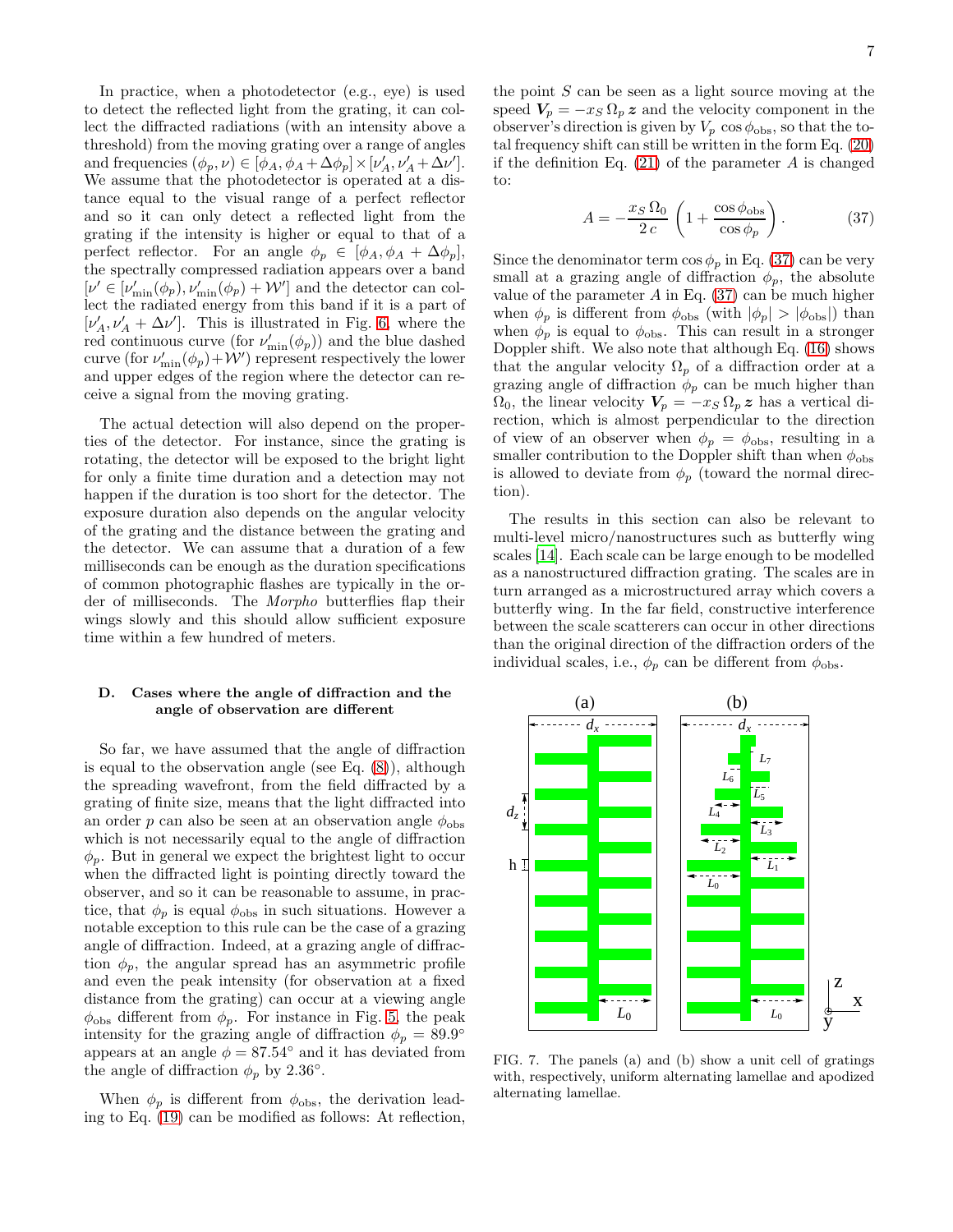### <span id="page-7-0"></span>V. NUMERICAL SIMULATIONS

For the numerical simulations, we use the two grating geometries shown in Fig. [7.](#page-6-2) They are multilayer gratings consisting of alternating lamellae attached to a ridge structure. The refractive index of the lamellae is  $n = 1.56 + 0.06 i$  (chitin) and they are surrounded by air. The grating periods in the  $x$  and  $z$  directions are  $d_x = 746 \text{ nm}$  and  $d_z = 207 \text{ nm}$ . The values of the lamella length  $L_0$  and thickness h are  $L_0 = 308 \text{ nm}$  and  $h = 62$  nm. The thickness of the ridge is  $h<sub>R</sub> = 60$  nm. For the grating in Fig. [7](#page-6-2) (b), a linear apodization is applied to the length of the top 7 lamellae:  $L_m = L_0 - 40 m$ , for  $m \in \{1, 2, ..., 7\}$ . The diffraction problem can be solved numerically using the finite element method presented in [\[15\]](#page-10-14) or a one-dimensional version of the finite element-based modal method described in [\[16\]](#page-10-15).

The grating in Fig. [7](#page-6-2) (b) models the nanostructures found in Morpho rhetenor wing scales [\[17,](#page-10-16) see Fig. 9]. This grating can be seen as an apodized (or tapered) version of the one in Fig. [7\(](#page-6-2)a). Apodization is a technique where the strength of a grating is slowly reduced over a transition region, near an output or input end. The profile of the Morpho rhetenor grating has also some similarity with structures consisting of a regular photonic crystal whose interface is corrugated or indented. For instance with a photonic crystal consisting of lattice of rods, the corrugation can be introduced by removing some rods from the interface layer [\[18](#page-10-17)] or changing the cylinder radius in the interface layer [\[19](#page-10-18)]. Such structures, sometimes referred to as photonic crystal gratings, can combine the properties of photonic crystals (e.g., high reflectance or existence of surface modes inside a band-gap) and diffraction gratings (e.g., efficient scattering into higher diffraction orders) to deliver some interesting diffraction properties. We will compare the scattering properties of the two gratings in order to identify some possible advantages for the use of apodization in the nanostructures of Morpho butterflies.

The total reflectance of the two gratings is shown in Fig. [8,](#page-7-1) for normal incidence by  $H_{\nu}$ -polarized (red continuous curves) and  $E_y$ -polarized (blue dashed curves) plane waves. We can observe in Fig. [8](#page-7-1) (a) that the non-apodized grating has a high reflectance band  $\lambda \in$ [400 nm, 510 nm]. The apodized grating can also reflect strongly the ultraviolet radiations in the wavelength range  $\lambda \in [340 \text{ nm}, 400 \text{ nm}]$ . We have noticed that the apodized grating reduces substantially the reflection into the specular order (this can be beneficial to the reflectance into higher diffraction orders). For instance the diffraction efficiency  $e_0$  into the specular order is lower than 0.1% for  $\lambda \in [400 \text{ nm}, 500 \text{ nm}]$  for both polarizations. With the untapered grating, the diffraction efficiency  $e_0$  can reach 5% and 8% respectively for the  $H_y$ and  $E_y$ -polarizations, over the same wavelength band.

Figure [9](#page-8-0) shows that the orders  $p = -1, 2, 3$  can have a cut-off in the wavelength range  $\lambda \in [400 \text{ nm}, 510 \text{ nm}]$ 



<span id="page-7-1"></span>FIG. 8. The sub-figures (a) and (b) represent the total reflectance curves from the gratings shown respectively in Fig. [7](#page-6-2) (a) and (b). The red continuous curves and the blue dashed curves correspond respectively to incidence by  $H_y$ polarized and  $E_y$ -polarized plane waves. The angle of incidence is normal.

where the gratings can diffract strongly light from the visible spectrum. Here we will carry out a numerical simulation for the order  $p = 3$ , because its cut-off wavelength at a grazing angle  $\phi_{\rm obs}$  occurs within the band  $\lambda \in [400 \text{ nm}, 510 \text{ nm}]$ . For instance, when the angle of diffraction is set to  $\phi_p = 89^\circ$ , the cut-off wavelength of the diffraction orders  $p=1, 2, 3$  and 4 are respectively  $\lambda_{\text{cut}}$  $= 1491.89$  nm, 745.943 nm, 497.295 nm and 372.972 nm. The order  $p = 4$  can be relevant for a study of the scattering in the ultraviolet band.

For the numerical calculation of the Doppler shift perceived by an observer watching a point S on the grating interface, the linear velocity of S is set to  $V = -10 \text{ m/s}$ , along the direction  $z$ . This velocity  $V$  is supposed to be approximately in the same order of magnitude as the wing movement of a butterfly in flight. The computed Doppler dispersion curves are shown in Fig. [10.](#page-8-1) Figure [10\(](#page-8-1)a) shows the observed frequency from the specular order  $p = 0$  (or a moving flat reflector). A specular order does not have a cut-off frequency and so the parameter  $\nu_{\rm cut}$  can have an arbitrary value; the choice of an arbitrary value for  $\nu_{\rm cut}$  (or  $\phi_0$ ) does not have any visually noticeable impact on the shape of the curve in Fig.  $10(a)$  since, from Eq.  $(12)$ , we have  $\nu' - \nu'_{\text{cut}} = (\nu - \nu_{\text{cut}}) (1 + 2 \hat{A} \cos \phi_0) \approx (\nu - \nu_{\text{cut}}), \text{ as}$  $|A| = |V/c| = 3.333 \times 10^{-8} \ll 1.$ 

Figures [10\(](#page-8-1)b) and (c) show the perceived frequency, from the diffracted order  $p = 3$ , respectively, under a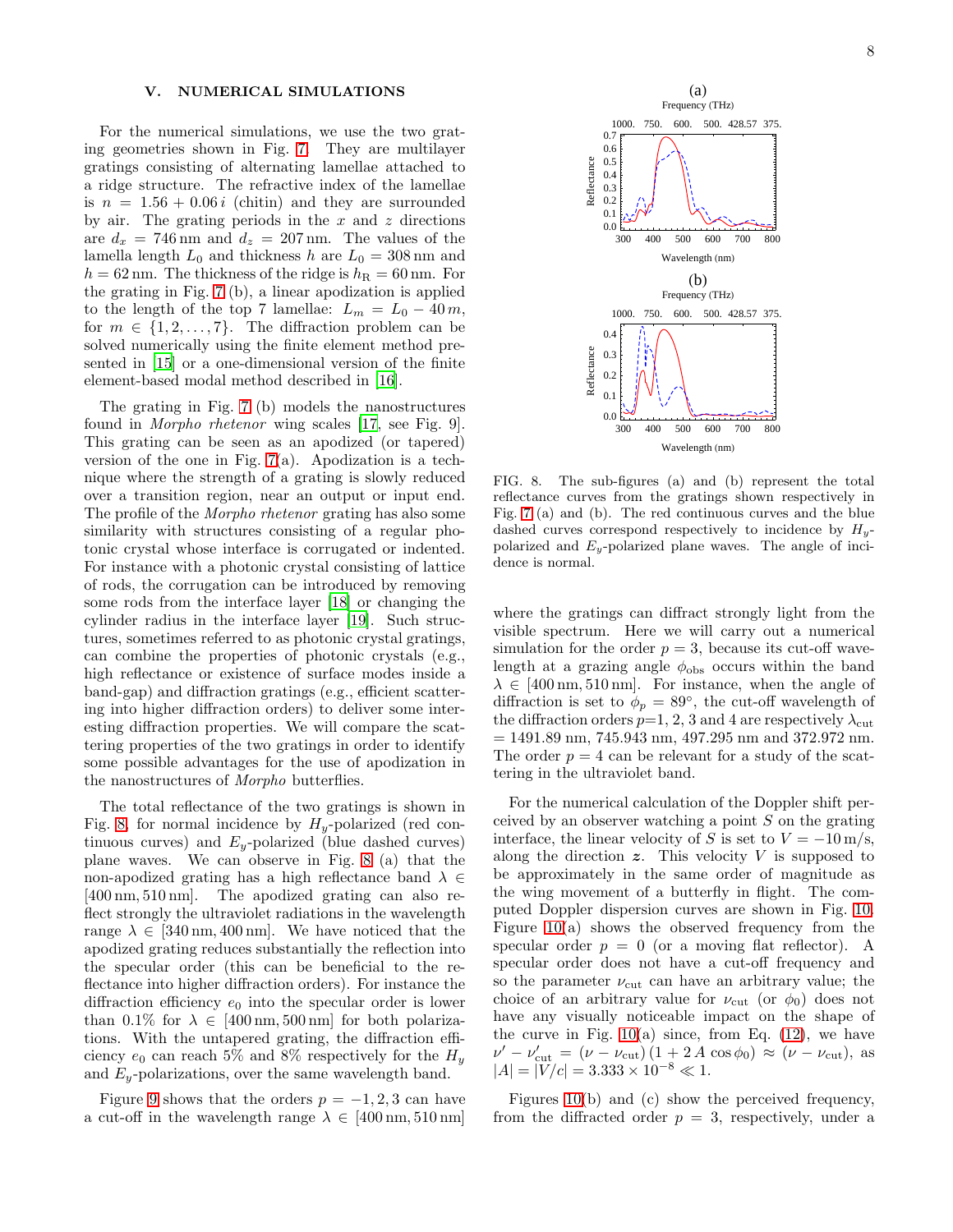

<span id="page-8-0"></span>FIG. 9. The plots of the cut-off wavelength  $\lambda_{\text{cut}}$  (or cut-off frequency  $\nu_{\rm cut}$ ) in Eqs. [\(5\)](#page-1-5) and [\(6\)](#page-1-6) as a function of the angle of diffraction  $\phi_p$ , for the diffraction orders  $p = \pm 1, \pm 2, 3, 4$ .

translational motion (see Eq. [\(12\)](#page-2-5)) and under a rotational motion with  $\phi_3 = \phi_{\text{obs}}$ . Both curves exhibit a flat band where the Doppler effect can be expected to amplify the perceived illumination. Note that in the case of a translational movement, the frequency shift at the cut-off frequency  $\nu_{\rm cut}$  is not zero, accordingly the shifted frequency  $\nu'_{\text{cut}} = \nu_{\text{cut}} (1 + V \cos \phi_3/c)$  is used in the label  $(\nu' - \nu_{\text{cut}}')$  for the vertical axis in Fig. [10\(](#page-8-1)b) (a similar rule is also applied to Fig.  $10(a)$ ). The value of the cut-off frequency  $\nu_{\rm cut}$  depends on the diffraction angle  $\phi_p$  (see Eqs.  $(5)-(6)$  $(5)-(6)$  and Fig. [3\)](#page-2-2), but the asymptotic approximations Eqs. [\(14\)](#page-2-6) and [\(22\)](#page-3-5) shows that, near the cut-off, the shape of the Doppler dispersion curves in Fig. [10\(](#page-8-1)b) and (c) is almost independent from  $\phi_p$ . The non-linear effect from the Doppler shift is stronger in Fig.  $10(c)$  than in Fig. [10\(](#page-8-1)b), as the minimum frequency occurs further away from the cut-off. Indeed, with Fig.  $10(c)$  we have  $\nu_{\text{min}} - \nu_{\text{cut}} \approx 2 A^2 B_3 = 2.681 \,\text{Hz}$  (see Eq. [\(23\)](#page-4-1)) and we can verify that we get  $\nu_{\text{min}} - \nu_{\text{cut}} \approx A^2 B_3/2 = 0.670 \text{ Hz}$ with Fig. [10\(](#page-8-1)b). The frequency separation  $(\nu_{\min} - \nu_{\rm cut})$ is four times larger in Fig.  $10(c)$  than in Fig.  $10(b)$  because the square root term in the asymptotic approximation Eq. [\(22\)](#page-3-5) for a rotational motion is multiplied by 2 A while it is only multiplied by A in the asymptotic relation Eq. [\(14\)](#page-2-6) for a translational motion.

The perceived diffracted light at the frequency  $\nu'_{\rm min}$ is spectrally compressed. In order to compare the visual range of a moving grating to that of a perfect flat reflector, we have used a heuristic approach to model the propagation of spectrally compressed waves. For a given diffraction angle  $\phi_p$ , the field associated with a spectrally compressed band  $\nu' \in [\nu'_{\min}, \nu'_{\min} + \mathcal{W}']$  is approximated by a plane wave with a frequency  $\nu'_{\min}$ , and angle of propagation equal to  $\phi_p$  and a power flow  $\mathcal{P}_A$ equal to the frequency-averaged power over the observed frequency band  $\nu' \in [\nu'_{\min}, \nu'_{\min}] + \mathcal{W}'$  (the total power over  $[\nu'_{\min}, \nu'_{\min} + \mathcal{W}']$  is given by Eq. [\(32\)](#page-4-6)). Since the maximum distance, at which the light reflected by a perfect flat mirror can be seen, occurs at a normal incidence, we assume that another plane wave with a power  $\mathcal{P}_B$  is propagating away from a perfect reflector at normal in-



<span id="page-8-1"></span>FIG. 10. The panel (a) shows a Doppler dispersion curve from a flat mirror under a translational motion (specular order). The panels (b), (c) and (d) show respectively the nonspecular Doppler dispersion curves (order  $p = 3$ ) from a grating under a translational motion, under a rotational motion with  $\phi_p = \phi_{obs}$  and under a rotational motion with  $\phi_p \neq \phi_{obs}$ .

cidence. By following the example of Fig. [5,](#page-5-1) we can use the Fraunhofer diffraction formula Eq. [\(36\)](#page-5-0) to find out how large the ratio  $P_A/P_B$  needs to be so that a plane wave with a power  $\mathcal{P}_A$ , which propagates at an angle  $\phi_p$ , can be seen at a greater distance than a plane wave with a power  $\mathcal{P}_B$ , which propagates in the normal direction of the grating. Once the required value of the ratio  $P_A/P_B$ is determined, we can find the corresponding bandwidth  $W'$  of the compressed light by solving the power ratio relation Eq. [\(34\)](#page-4-5), where  $\mathcal{D}'_p$  is set to  $\mathcal{D}'_p = \mathcal{P}_A/\mathcal{P}_B$ . If the bandwidth  $\mathcal{W}'$  is large enough (to be physically meaningful) then we can expect the moving grating to have a comparable (or even a larger) visual range than a perfect reflector.

For an application of the heuristic approach, we consider the case of Fig.  $10(c)$ . We can verify that if a monochromatic plane wave (at a frequency  $\nu'_{\rm min}$ ) emerges from a finite grating of length  $L = 200 \,\mu \text{m}$  at an angle  $\phi_3 = 60^\circ$ , for instance, it can be visible beyond the visual range of a perfect flat reflector if  $P_A$  is higher or equal to  $2.5 \mathcal{P}_B$ . We note that if a plane wave has a power flow  $P_B$  at a normal propagation, for a propagation at  $\phi_3 = 60^\circ$ , its power flow across the grating becomes  $\mathcal{P}_B$  cos  $\phi_3 = 0.5 \mathcal{P}_B$ , which is 5 times smaller than  $\mathcal{P}_A = 2.5 \mathcal{P}_B$ . Here the values of the variables  $\mathcal{D}'_p$ ,  $|\rho_p|$ ,  $\phi_p$ and  $(\nu_{\min} - \nu_{\text{cut}})$  in Eq. [\(34\)](#page-4-5) are  $\mathcal{D}'_p = 2.5$ ,  $|\rho_p| = |\rho_3| =$  $7.0\times10^{-8}$ ,  $\phi_p = \phi_3 = 60^\circ$  and  $(\nu_{\rm min} - \nu_{\rm cut}) = 2.681$  Hz, so that we obtain  $W' = 16 (\nu_{\min} - \nu_{\rm cut}) |\rho_p^4| \cos^2 \phi_p / \mathcal{D}_p'^2 =$  $4.1397\times 10^{-29}\,\mathrm{Hz}.$  With the present example, the bandwidth  $\mathcal{W}'$  is very small compared to the frequency  $\nu'_{\min}$ and its physical significance is uncertain.

The results above suggest that the Doppler shift from the point  $S$  on the grating is too small to produce a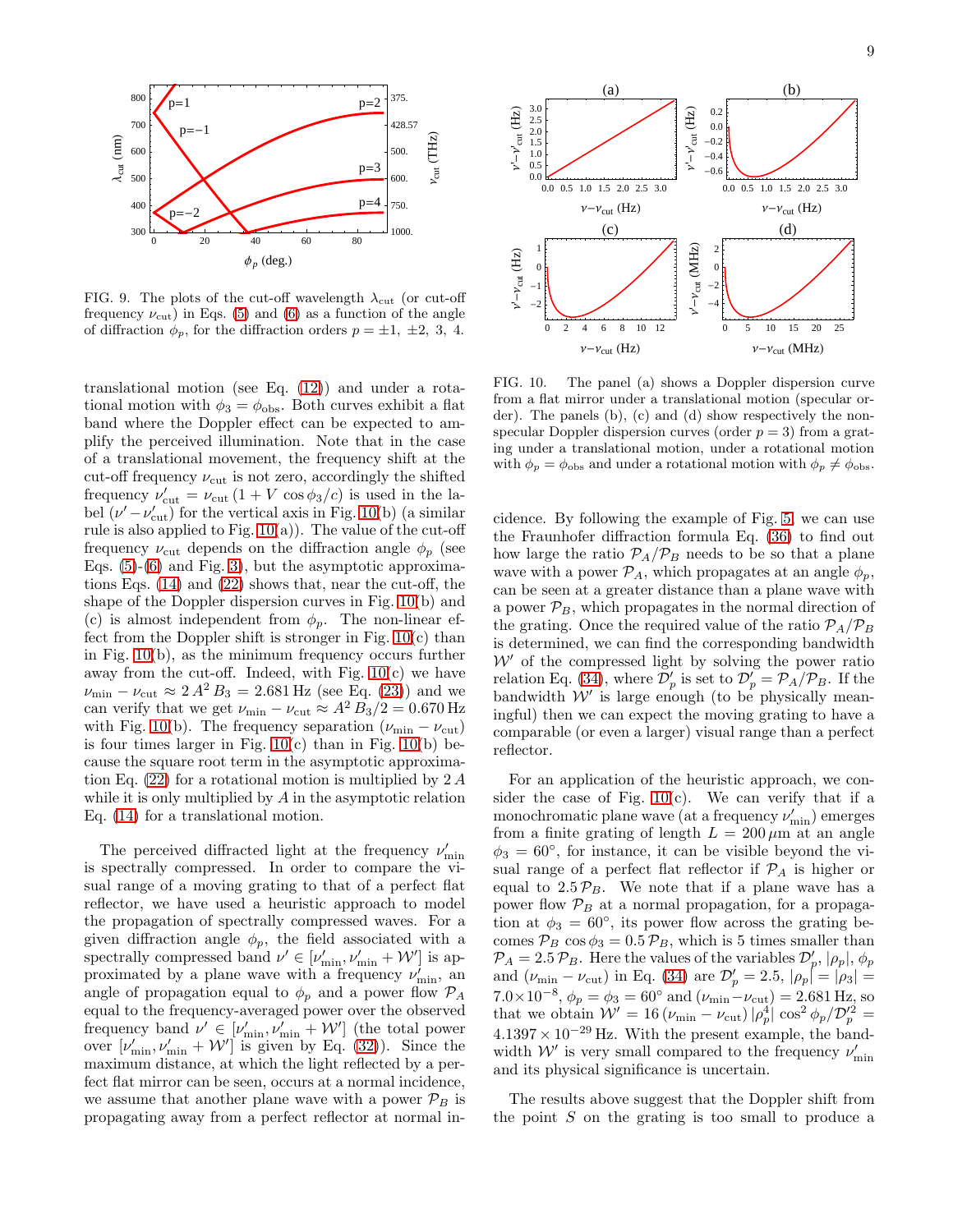| $\phi_3$ | $\nu_{\min}$                                  | $ V_3 $ | $ \rho_3 $ | w'                                                                                |
|----------|-----------------------------------------------|---------|------------|-----------------------------------------------------------------------------------|
|          | $(\text{deg.})$ (THz) $(m/s)$                 |         |            | (Hz)                                                                              |
| 89.0     |                                               |         |            | $603.2630.001167.68 \times 10^{-6}4.71 \times 10^{-23}$                           |
|          |                                               |         |            | 89.9 603.2180.1101 7.88 $\times$ 10 <sup>-5</sup> 2.62 $\times$ 10 <sup>-17</sup> |
|          |                                               |         |            | 89.99 603.21710.95 $7.90 \times 10^{-4}$ 2.61 $\times 10^{-11}$                   |
|          |                                               |         |            | 89.999603.2181094. $7.82 \times 10^{-3}$ 2.51 $\times 10^{-5}$                    |
|          | $89.999903.2721094187.15 \times 10^{-2}17.55$ |         |            |                                                                                   |

<span id="page-9-0"></span>TABLE I. Values of  $\nu_{\min}$ ,  $|V_3|$ ,  $|\rho_3|$  and  $\mathcal{W}'$  as  $\phi_3$  approaches the right angle. The diffraction coefficient  $\rho_3$  at  $\nu_{\text{min}}$  corresponds to an incidence by  $H_y$ -polarized plane waves over the apodized grating.

significant spectral compression when the point  $S$  has a linear speed of  $V = -10 \text{ m/s}$  and  $\phi_p = \phi_{\text{obs}}$ . However, for a rotating grating, although the point  $S$  is moving physically at a speed  $V = -x_S \Omega_0 = -10 \,\text{m/s}$  (see Eq. [\(17\)](#page-3-8)), we note that, with a diffracted field of order  $p \neq 0$ , the point S simulates a source point moving at a speed  $V_p = V \cos \phi_0 / \cos \phi_p$  (see Eqs. [\(16\)](#page-3-7) and [\(18\)](#page-3-9)) and so the absolute value of  $V_p$  can be substantially higher than  $10 \,\mathrm{m/s}$  if  $\cos \phi_0 \gg \cos \phi_p$ , i.e., if  $\phi_p$  is close enough to  $\pm \pi/2$ . We also note that, for the calculation of the Doppler shift, it is the velocity component in the observer's direction, i.e.,  $V_p \cos \phi_{\text{obs}}$ , that is relevant. When  $\phi_{\text{obs}}$  is equal to  $\phi_p$ , the denominator term  $\cos \phi_p$  in the expression for  $V_p$  is cancelled and the Doppler shift will not be amplified when  $\phi_p$  is close to  $\pm \pi/2$ . But the Doppler shift can be very strong at a grazing angle of diffraction  $\phi_p$  when the grating is in a rotational motion with  $\phi_p \neq \phi_{\text{obs}}$ .

Indeed with a grazing angle of diffraction  $\phi_p$ , as pointed out in Section [IV](#page-3-0)[IV D,](#page-6-0) it can be reasonable to consider situations where the angle of diffraction  $\phi_p$  is different from the angle of observation  $\phi_{\rm obs}$ . The interference between neighboring scales of a butterfly wing can further increase this angular deviation (for example most of the non-evanescent diffraction orders of the scale lattice will propagate in directions which deviate away from the grazing direction). However we do not have a simple formula for evaluating such a deviation, and for an illustration purpose, the value of the angular deviation is set arbitrarily to  $30^{\circ}$  in this work (the main observations will still hold for other non-zero deviation values). The Doppler dispersion curve in Fig. [10\(](#page-8-1)d) is obtained by using  $\phi_3 = 89.99^\circ$  and  $\phi_{\text{obs}} = \phi_3 - 30^\circ = 59.99^\circ$ . We can see that, in Fig.  $10(d)$ , the Doppler frequency shift is stronger near the cut-off frequency than in Figs. [10\(](#page-8-1)b) and (c) (in Fig. [10\(](#page-8-1)d) the frequency is in megahertz unit MHz). This is due to the fact that the parameter A for Fig. [10\(](#page-8-1)d) is given by Eq. [\(37\)](#page-6-1), i.e.,  $A = -4.777 \times 10^{-5}$ , and it is about 1433 times larger than the value of the parameter  $A$  (from Eqs. [\(13\)](#page-2-7) and [\(21\)](#page-3-6)) used in Figs. [10\(](#page-8-1)b) and (c), i.e.,  $A = -3.333 \times 10^{-8}$ .

The Table [I](#page-9-0) shows the frequency  $\nu_{\min}$ , the linear velocity  $V_3 = V \cos \phi_0 / \cos \phi_3$ , the diffraction coefficient  $|\rho_3|$  at  $\nu_{\min}$  and the computed frequency bandwidth W'

(where the visual range of the moving grating may be equal or higher than that of a perfect reflector) when the angle of diffraction  $\phi_3$  is set to:  $\phi_3^{(1)} = 89.0^\circ, \phi_3^{(2)} =$  $89.9^{\circ}, \phi_3^{(3)} = 89.99^{\circ}, \phi_3^{(4)} = 89.999^{\circ}$  and  $\phi_3^{(5)} = 89.9999^{\circ}$ (with  $\phi_{\rm obs} = \phi_3^{(i)} - 30^{\circ}$ ). We can see that the linear speed  $V_3$  associated with the rotating diffracted field can take very large values when  $\phi_3$  approaches a right angle. In order to determine  $W'$ , we have first used the Fraunhofer formula Eq. [\(36\)](#page-5-0) to find  $\mathcal{D}'_p{}^{(i)} = \mathcal{P}_A/\mathcal{P}_B$  such that a plane wave emerging at an angle  $\phi_3 = \phi_3^{(i)}$  from the grating, with a radiated power  $\mathcal{P}_A$ , can be seen at a greater distance than a plane wave with a radiated power  $\mathcal{P}_A$ which propagates away from the grating in a normal direction; for  $i = 1, ..., 5$  we have:  $\mathcal{D}'_p^{(1)} = 15, \mathcal{D}'_p^{(2)} = 2,$  $\mathcal{D}'_p^{(3)} = 0.2, \mathcal{D}'_p^{(4)} = 0.02 \text{ and } \mathcal{D}'_p^{(5)} = 0.002. \text{ We can}$ then obtained  $\hat{W}'$  from Eq. [\(34\)](#page-4-5) by setting the value of  $\mathcal{D}'_p$  to  $\mathcal{D}'_p$ <sup>(i)</sup>. The values of W' in Table [I](#page-9-0) increase rapidly as  $\phi_3$  approaches a right angle and so we can expect that, at high grazing angles of diffraction, the moving grating can reflect a bright light which can be seen at a greater distance than the light reflected by a perfect reflector.

Since a rotating grating can produce a stronger spectral compression at a grazing angle of diffraction  $\phi_p$  (with  $\phi_p \neq \phi_{\text{obs}}$ , it can be desirable to use a diffraction grating which can deliver a relatively high diffraction efficiency  $e_p$  (or diffraction coefficient  $\rho_p$ ) when  $\phi_p$  is close to a right angle. The results in Table [I](#page-9-0) correspond to an incidence over the apodized grating by  $H<sub>y</sub>$ -polarized plane waves. When we repeat the same calculations with the non-apodized grating, the values of the calculated diffraction coefficients  $|\rho_3|$  were about 50% (more precisely between 43% and 48%) of the values obtained with the apodized grating. For incidence by  $E_y$ -polarized plane waves, the performance of the non-apodized grating at grazing angles of diffraction is even worse since the values of the diffraction coefficients  $|\rho_3|$  are between 3.7% and 8.9% of the value given by the apodized grating. The superior behavior of the tapered grating shows that it is better-suited for the purpose of spectral compression at grazing angles of diffraction.

# VI. CONCLUSION

A light ray emerging from a point  $S$  on a grating, illuminated by a polychromatic diffuse light, can be seen as a superposition of the diffracted fields from a multitude of incident rays which are converging toward the point S. For a given non-specular diffraction order p, the angle of incidence of each incident ray is frequency-dependent and so, as the grating moves, each incident ray (and its diffracted ray) can experience a different Doppler effect. The most dramatic Doppler effect occurs near a Wood anomaly, where the Doppler dispersion curve from a receding point  $S$  can exhibit a flat band. The incident frequencies inside a flat band can be Doppler-shifted into